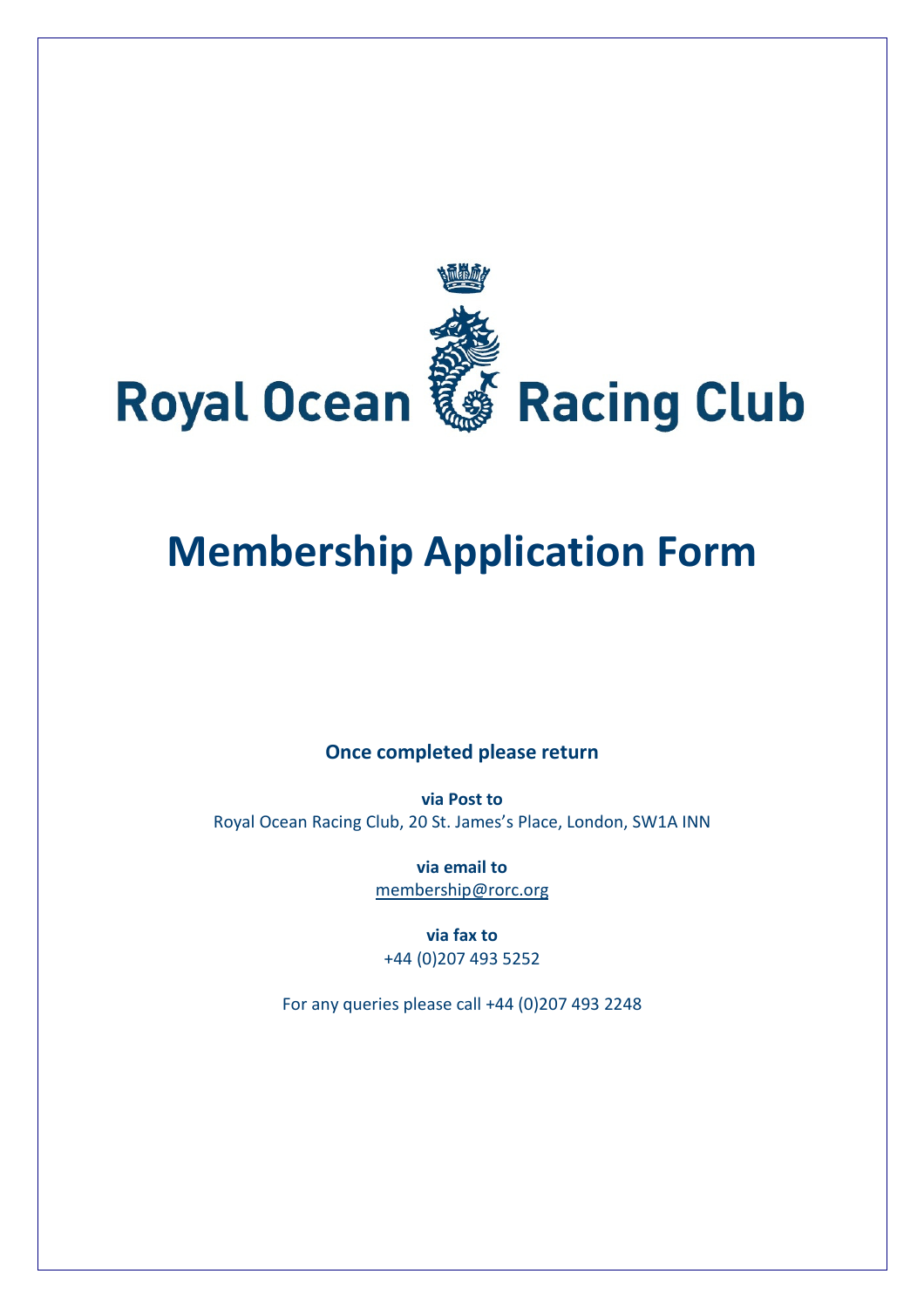## MEMBERSHIP CRITERIA

#### OCEAN RACING MEMBERSHIP



A candidate for Ocean Racing Membership is expected to have no less than 500 miles offshore racing experience, including at least two nights at sea and at least one RORC race. At least one qualifying race must have been completed within the past five racing seasons. However, a candidate may be considered if he or she has similarly qualified in other offshore races acceptable to the Committee. A certificate of competency must be signed by the owner or person in charge during a qualifying race. If the candidate is the owner, the certificate is not required.

## CORINTHIAN MEMBERSHIP



A candidate for Corinthian membership must have a background of sailing experience and support the objectives of the Club. Corinthian members may wear Corinthian Insignia and fly the Corinthian burgee. Corinthian members can become Ocean Racing members upon completing the qualifying criteria stated above.

#### MEMBERSHIP APPLICANTS

All candidates must be proposed and seconded by members of the Club who must write letters of recommendation (Ocean Racing applications must be proposed and seconded by Ocean Racing members). Letters of recommendation can be sent via post or email. All applicants must be sponsored by a member of the Committee. If the candidate does not know a Committee member, a meeting can be arranged.

#### **SUBSCRIPTIONS**

Subscriptions are due in January of each year. Members joining after January will pay a quarterly pro-rata amount.

| <b>2022 SUBSCRIPTION RATES</b> |      |                 |  |  |
|--------------------------------|------|-----------------|--|--|
| <b>Membership Category</b>     | UK   | <b>Overseas</b> |  |  |
| Ordinary                       | £355 | £279            |  |  |
| Under 30                       | £197 | £171            |  |  |
| Under 25                       | £98  | £90             |  |  |
| Cadet (under 18)               | £60  | £55             |  |  |
| Couple                         | £446 | f379            |  |  |

#### JOINING FEE

The Joining fee of half the annual subscription is applicable to UK and Overseas Ordinary Members aged 30 or above. A Cadet, Under 25 or Under 30 member who transfers to Ordinary membership without a break pays no joining fee.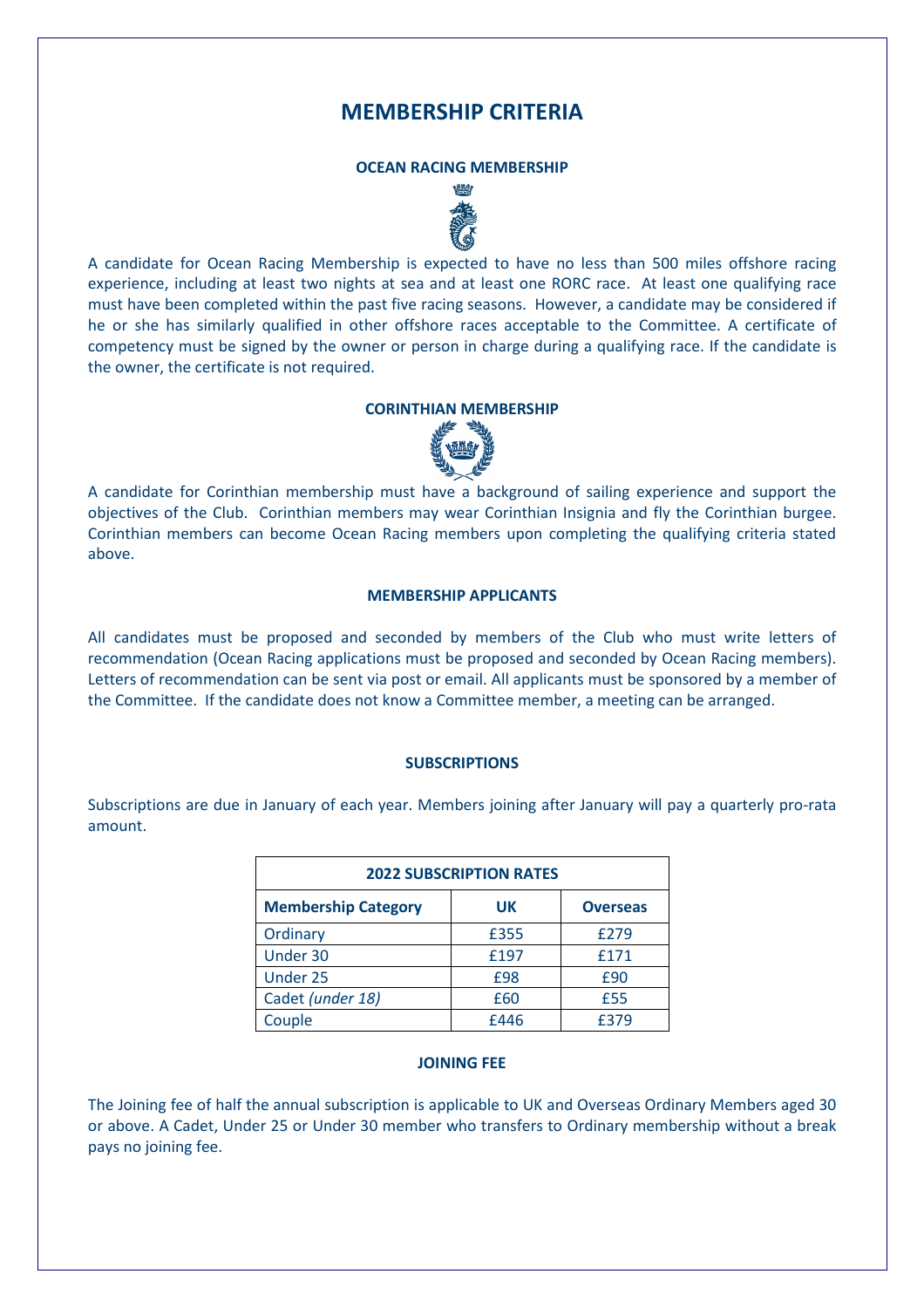## MEMBERSHIP CATEGORIES

Both Ocean Racing and Corinthian candidates may apply for one of the following membership categories.

#### ORDINARY MEMBERSHIP

The candidate must be resident in the UK and aged over 30.

#### OVERSEAS MEMBERSHIP

Overseas candidates must be resident outside the UK for 275 days or more in any one year. When not convenient for overseas applicants to come to London or Cowes for the purpose of meeting a committee member to sponsor their application, the committee will accept the sponsorship of the Commodore of the candidates local Yacht Club; please attach a letter of sponsorship to the application form or send it via post/email.

#### UNDER 30 MEMBERSHIP

Candidates for Under 30 membership must be aged between 25 and 29. An Under 30 member pays no joining fee. Upon reaching the age of 30 an Under 30 member will automatically become an ordinary member.

#### UNDER 25 MEMBERSHIP

Candidates for Under 25 membership must be aged between 18 and 24. An Under 25 member pays no joining fee. Upon reaching the age of 25 an Under 25 member will automatically become an Under 30 Member.

#### CADET MEMBERSHIP

Candidates for Cadet Membership must be aged 17 or below. A Cadet member will automatically become an Under 25 member upon reaching the age of 18.

#### COUPLE MEMBERSHIP

A married or established couple may apply for Couple membership. Each application must be completed and submitted individually as per the application process. A Married or established couple shall receive one set of Club publications.

#### GENERAL DATA PROTECTION REGULATION

The Club holds personal data to meet your requirements for annual membership. The lawful basis to hold this information is to provide annual membership to the Royal Ocean Racing Club. These records are used mainly for subscription monitoring and for the production of the Members' Handbook. The Club will process and protect data in accordance with the terms of the General Data Protection Regulation. Any data held within the organisation will be held for the benefit of the member and effective management of the organisation. We do not pass, sell or trade the information for profit or gain. As part of your membership we will keep you informed of any events and send you information pertaining to the Club.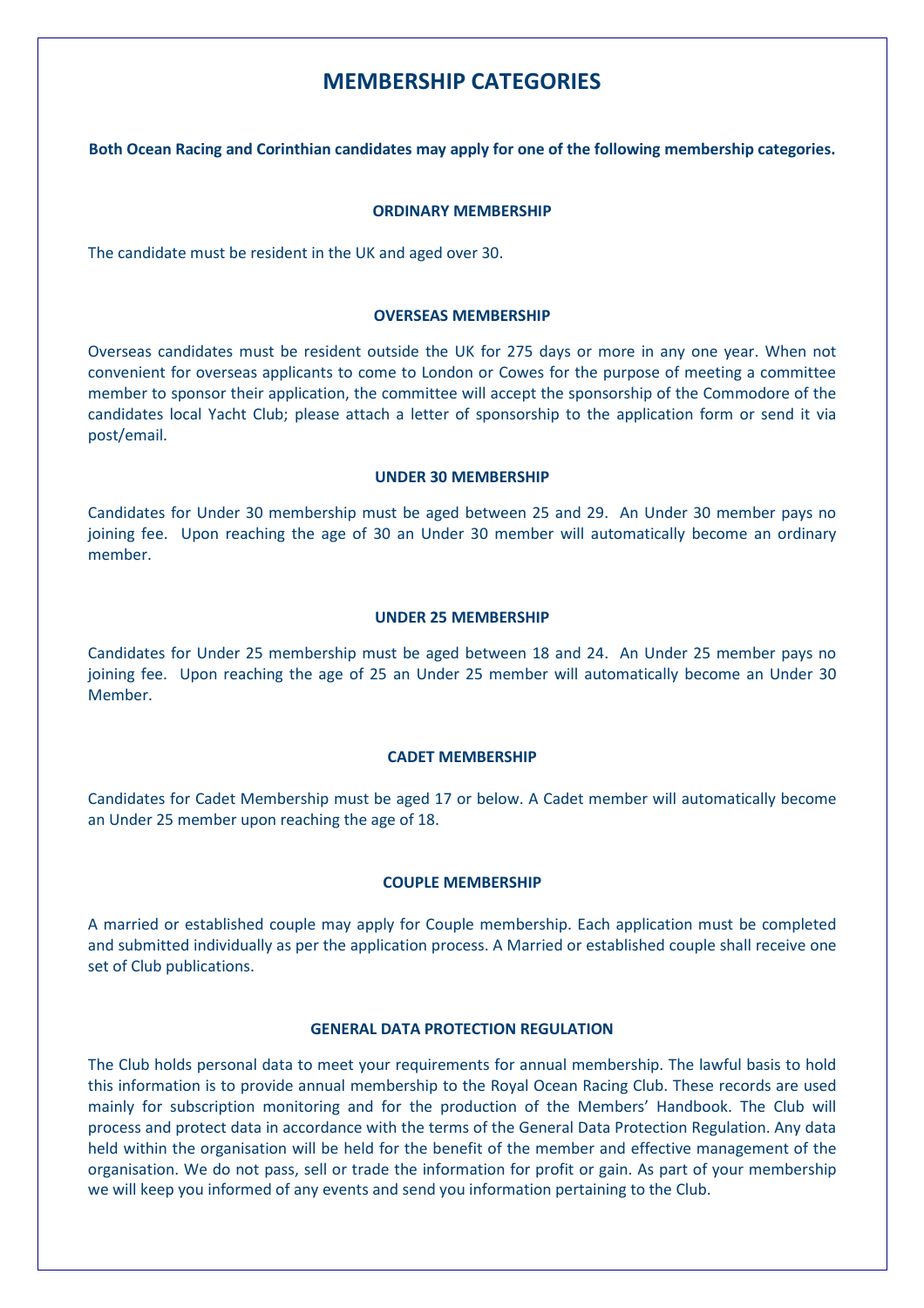## RORC LONDON CLUBHOUSE

20 St. James's Place, London, SW1A 1NN

Centrally located in St. James's London the Clubhouse boasts a relaxed atmosphere. Members can book accommodation, host meetings or events, enjoy lunch or dinner or simply visit the Clubhouse bar.

> ACCOMMODATION The Clubhouse has 16 en suite bedrooms with a modern feel.

> > BAR & DINING ROOM

The Club hosts a relaxed and informal bar where regular Club socials are held. The Dining room is available for lunch and dinner and can be booked for private dining of up to 30 people.

> MEETING ROOMS The Fastnet and Jolie Brise rooms can be privately booked for meetings.

For bookings or enquiries call +44 (0)207 493 2248 or Email: house@rorc.org

## RORC COWES CLUBHOUSE

The Parade, Cowes, Isle of Wight, PO31 7QU

Enjoy a vibrant social life at an inclusive club at the centre of yachting life in Cowes and beyond. Relax in the club's bar or inviting dining rooms with terracing and gardens overlooking the Solent.

ACCOMMODATION

The Clubhouse has 12 bedrooms; four with en suite facilities and a further eight bedrooms with adjacent bath or shower rooms.

BAR & DINING ROOMS

A combination of rooms available for formal or casual dining, ranging from the intimate Captains Room, the Members' Lounge or the spacious Restaurant.

MEETING ROOMS

The Captains Rooms and Members' Lounge are all available for private hire.

For bookings or enquiries call +44 (0)1983 293 581 or email cowes@rorc.org

## THE DISRESPECT

82 High Street, Cowes, Isle of Wight, PO31 7AJ

The RORC's self-catering accommodation ideally situated in the heart of Cowes boasts beautiful views over the Solent and a two-minute walk from the marina and Red Jet Terminal.

For bookings and enquiries please email cowes@rorc.org or call +44 (0)1983 293 581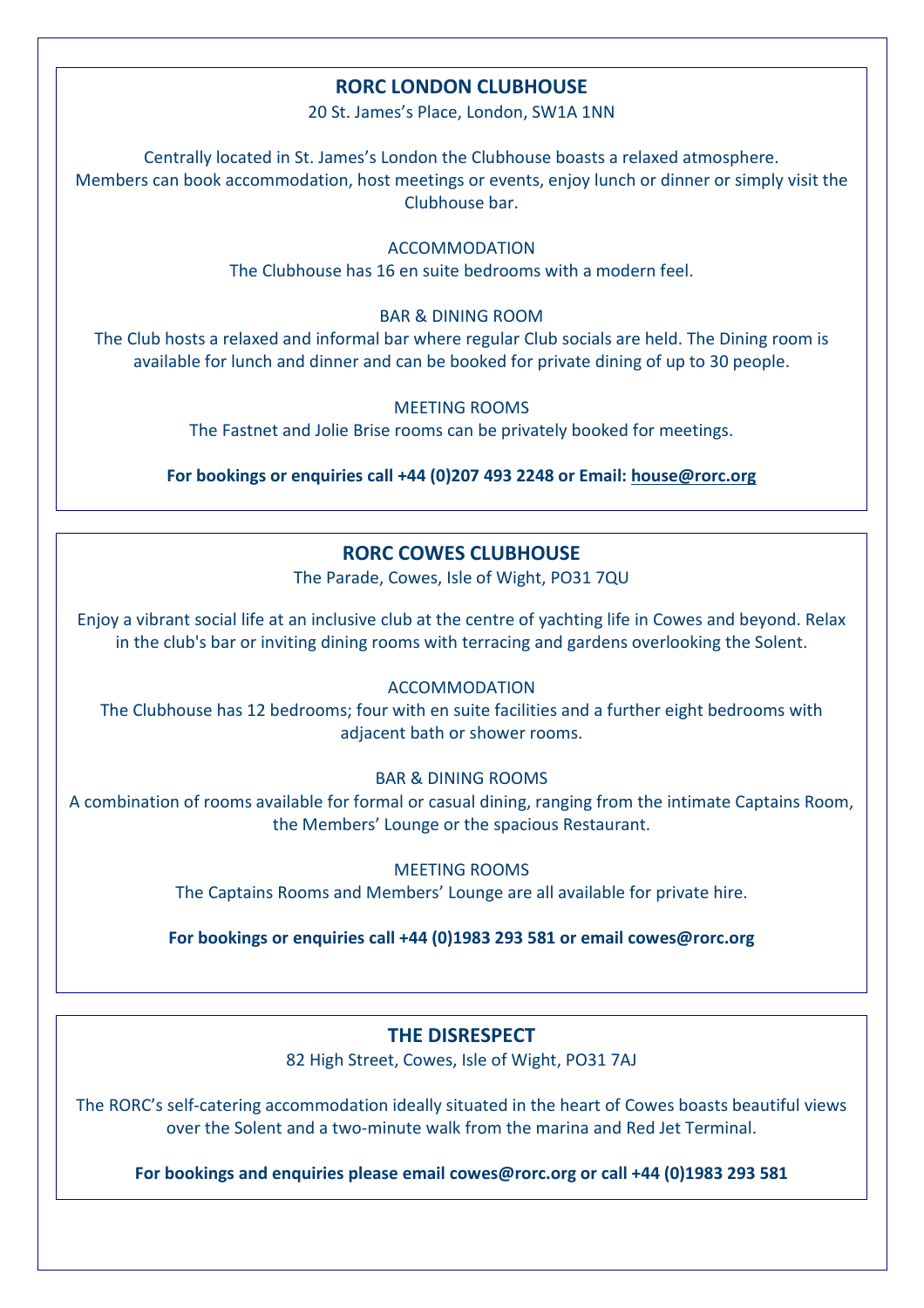| <b>MEMBERSHIP APPLICATION FORM</b>                                                                                                                                                                                                                                                                                                                          |                                                                                                                  |                                                                                                                                                                                                                                     |                                                     |  |  |  |
|-------------------------------------------------------------------------------------------------------------------------------------------------------------------------------------------------------------------------------------------------------------------------------------------------------------------------------------------------------------|------------------------------------------------------------------------------------------------------------------|-------------------------------------------------------------------------------------------------------------------------------------------------------------------------------------------------------------------------------------|-----------------------------------------------------|--|--|--|
| <b>MEMBERSHIP TYPE:</b>                                                                                                                                                                                                                                                                                                                                     | <b>Ocean Racing</b>                                                                                              | Corinthian                                                                                                                                                                                                                          |                                                     |  |  |  |
| <b>UK or OVERSEAS:</b>                                                                                                                                                                                                                                                                                                                                      | <b>UK</b>                                                                                                        | <b>Overseas</b>                                                                                                                                                                                                                     |                                                     |  |  |  |
| <b>MEMBERSHIP CATEGORY:</b>                                                                                                                                                                                                                                                                                                                                 | Ordinary<br>Cadet                                                                                                | Under 30<br>Couple                                                                                                                                                                                                                  | Under 25                                            |  |  |  |
| <b>PERSONAL DETAILS (please print)</b>                                                                                                                                                                                                                                                                                                                      |                                                                                                                  |                                                                                                                                                                                                                                     |                                                     |  |  |  |
| Title:<br>$\overline{\mathsf{Mr}}$<br><b>Mrs</b>                                                                                                                                                                                                                                                                                                            | <b>Miss</b>                                                                                                      |                                                                                                                                                                                                                                     | Other (please specify)                              |  |  |  |
| <b>Last Name:</b>                                                                                                                                                                                                                                                                                                                                           | <u> 1980 - Johann Barn, fransk politik (</u>                                                                     | <b>First Name(s):</b> The same of the same of the same of the same of the same of the same of the same of the same of the same of the same of the same of the same of the same of the same of the same of the same of the same of t |                                                     |  |  |  |
| <b>Address:</b>                                                                                                                                                                                                                                                                                                                                             | and the control of the control of the control of the control of the control of the control of the control of the |                                                                                                                                                                                                                                     |                                                     |  |  |  |
|                                                                                                                                                                                                                                                                                                                                                             |                                                                                                                  | Country: 2000 Country:                                                                                                                                                                                                              |                                                     |  |  |  |
| Home Tel:                                                                                                                                                                                                                                                                                                                                                   |                                                                                                                  | Mobile:                                                                                                                                                                                                                             |                                                     |  |  |  |
| Email:                                                                                                                                                                                                                                                                                                                                                      |                                                                                                                  |                                                                                                                                                                                                                                     |                                                     |  |  |  |
| Nationality:                                                                                                                                                                                                                                                                                                                                                | <u> 1989 - Johann Stoff, Amerikaansk politiker (</u>                                                             | Date of Birth:                                                                                                                                                                                                                      |                                                     |  |  |  |
| Profession/Occupation:                                                                                                                                                                                                                                                                                                                                      |                                                                                                                  | and the control of the control of the control of the control of the control of the control of the control of the                                                                                                                    |                                                     |  |  |  |
| Membership of other sailing/yacht clubs:                                                                                                                                                                                                                                                                                                                    |                                                                                                                  |                                                                                                                                                                                                                                     |                                                     |  |  |  |
|                                                                                                                                                                                                                                                                                                                                                             |                                                                                                                  | <u> 1980 - Andrea State Barbara, amerikan personal (h. 1980).</u>                                                                                                                                                                   |                                                     |  |  |  |
| <b>DETAILS OF YACHT</b> (if owned)<br>Yacht Name:                                                                                                                                                                                                                                                                                                           |                                                                                                                  | Type:                                                                                                                                                                                                                               |                                                     |  |  |  |
| <b>SEAHORSE MAGAZINE (Ocean Racing applicants only)</b><br>Please indicate how you would like to receive your Seahorse magazine subscription (select one);<br>Printed: I consent to my postal address being supplied to Seahorse magazine for this purpose.<br>Digital: I consent to my email address being supplied to Seahorse magazine for this purpose. |                                                                                                                  |                                                                                                                                                                                                                                     |                                                     |  |  |  |
| <b>MEMBERSHIP DATA</b>                                                                                                                                                                                                                                                                                                                                      |                                                                                                                  |                                                                                                                                                                                                                                     |                                                     |  |  |  |
| I consent to the RORC holding the above information on the Club database for the purpose of<br>administration and for use member's Handbook.<br>I consent to receiving Club news and event information via email and/or post.                                                                                                                               |                                                                                                                  |                                                                                                                                                                                                                                     |                                                     |  |  |  |
| <b>CANDIDATE'S SIGNATURE:</b>                                                                                                                                                                                                                                                                                                                               |                                                                                                                  | <b>DATE:</b>                                                                                                                                                                                                                        |                                                     |  |  |  |
| <b>CURRENT RORC MEMBERS</b><br><b>SUPPORTING APPLICATION</b>                                                                                                                                                                                                                                                                                                |                                                                                                                  | <b>LETTER OF SUPPORT</b><br><b>ENCLOSED (TICK)</b>                                                                                                                                                                                  | <b>OFFICE USE ONLY:</b><br><b>MEMBERSHIP NUMBER</b> |  |  |  |
| <b>PROPOSER:</b><br><b>SECONDER:</b>                                                                                                                                                                                                                                                                                                                        |                                                                                                                  |                                                                                                                                                                                                                                     |                                                     |  |  |  |

| <b>CURRENT RORC MEMBERS</b><br><b>SUPPORTING APPLICATION</b> | <b>LETTER OF SUPPORT</b><br><b>ENCLOSED (TICK)</b> | <b>OFFICE USE ONLY:</b><br><b>MEMBERSHIP NUMBER</b> |
|--------------------------------------------------------------|----------------------------------------------------|-----------------------------------------------------|
| <b>PROPOSER:</b>                                             |                                                    |                                                     |
| <b>SECONDER:</b>                                             |                                                    |                                                     |
| SPONSOR <sup>*</sup> :                                       |                                                    |                                                     |
| <b>SPONSOR'S SIGNATURE:</b>                                  |                                                    |                                                     |
|                                                              |                                                    |                                                     |

\* Sponsor must be a RORC Committee member or, in approved cases, Commodore of applicant's other Yacht Club.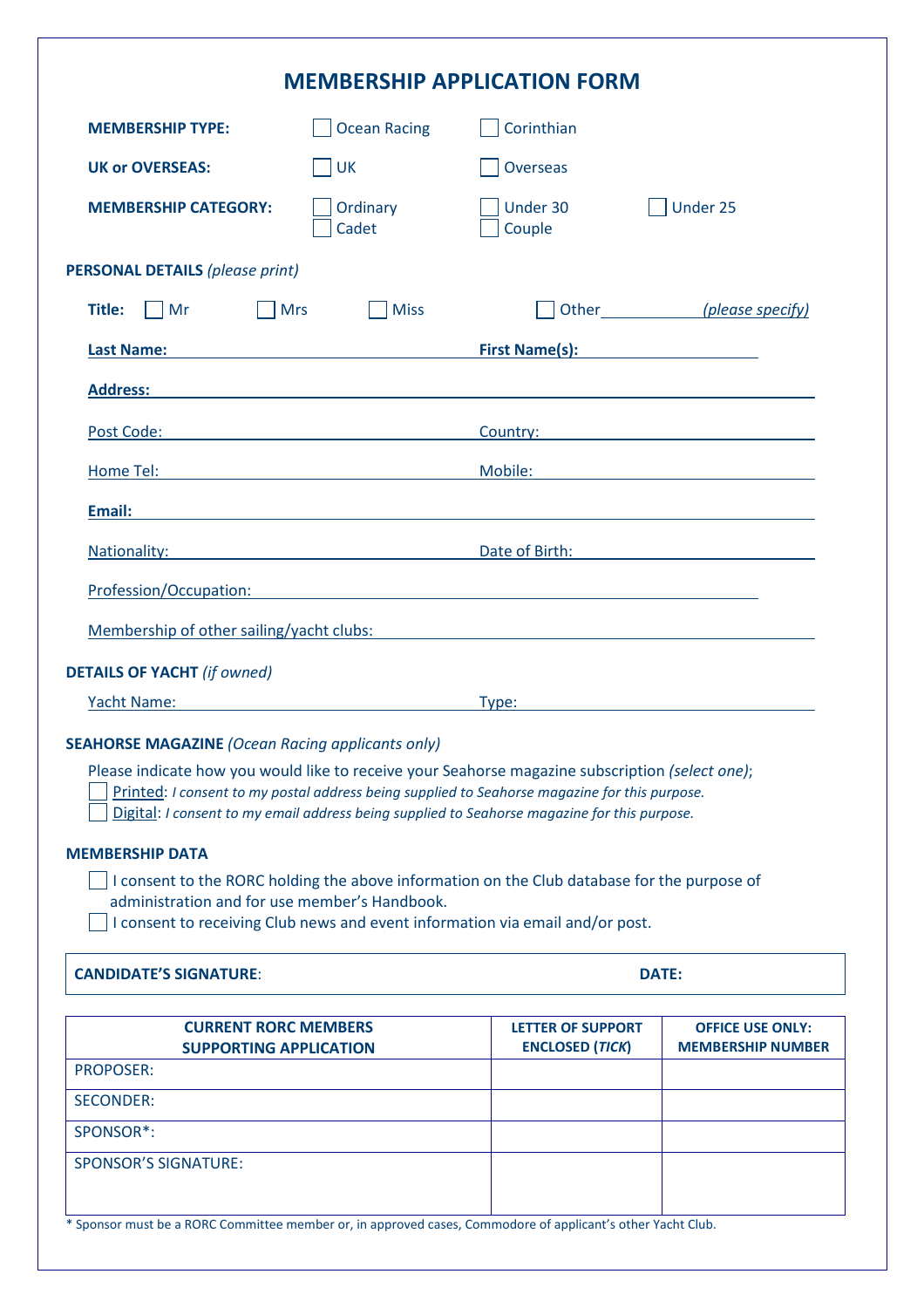## SAILING HISTORY

#### To be completed by all applicants.

Candidates applying for Corinthian membership should complete as much information as possible.

#### Candidate's qualifying\* and other RORC Races which have been completed:

| Race | Year | Miles** | Yacht | <b>Skipper's Name</b> |
|------|------|---------|-------|-----------------------|
|      |      |         |       |                       |
|      |      |         |       |                       |
|      |      |         |       |                       |
|      |      |         |       |                       |
|      |      |         |       |                       |
|      |      |         |       |                       |
|      |      |         |       |                       |
|      |      |         |       |                       |
|      |      |         |       |                       |
|      |      |         |       |                       |
|      |      |         |       |                       |
|      |      |         |       |                       |

\*One of which was completed within the past five years if applying for Ocean Racing Membership \*\* Official distance according to the organising club – not distance logged

#### Candidate's other ocean/inshore races – please state if these races were completed:

| Race | Year | <b>Miles</b> | Yacht | <b>Skipper's Name</b> |
|------|------|--------------|-------|-----------------------|
|      |      |              |       |                       |
|      |      |              |       |                       |
|      |      |              |       |                       |
|      |      |              |       |                       |
|      |      |              |       |                       |
|      |      |              |       |                       |
|      |      |              |       |                       |
|      |      |              |       |                       |
|      |      |              |       |                       |
|      |      |              |       |                       |
|      |      |              |       |                       |
|      |      |              |       |                       |

Candidates other sailing experience including dinghy and cruising:

l,

L